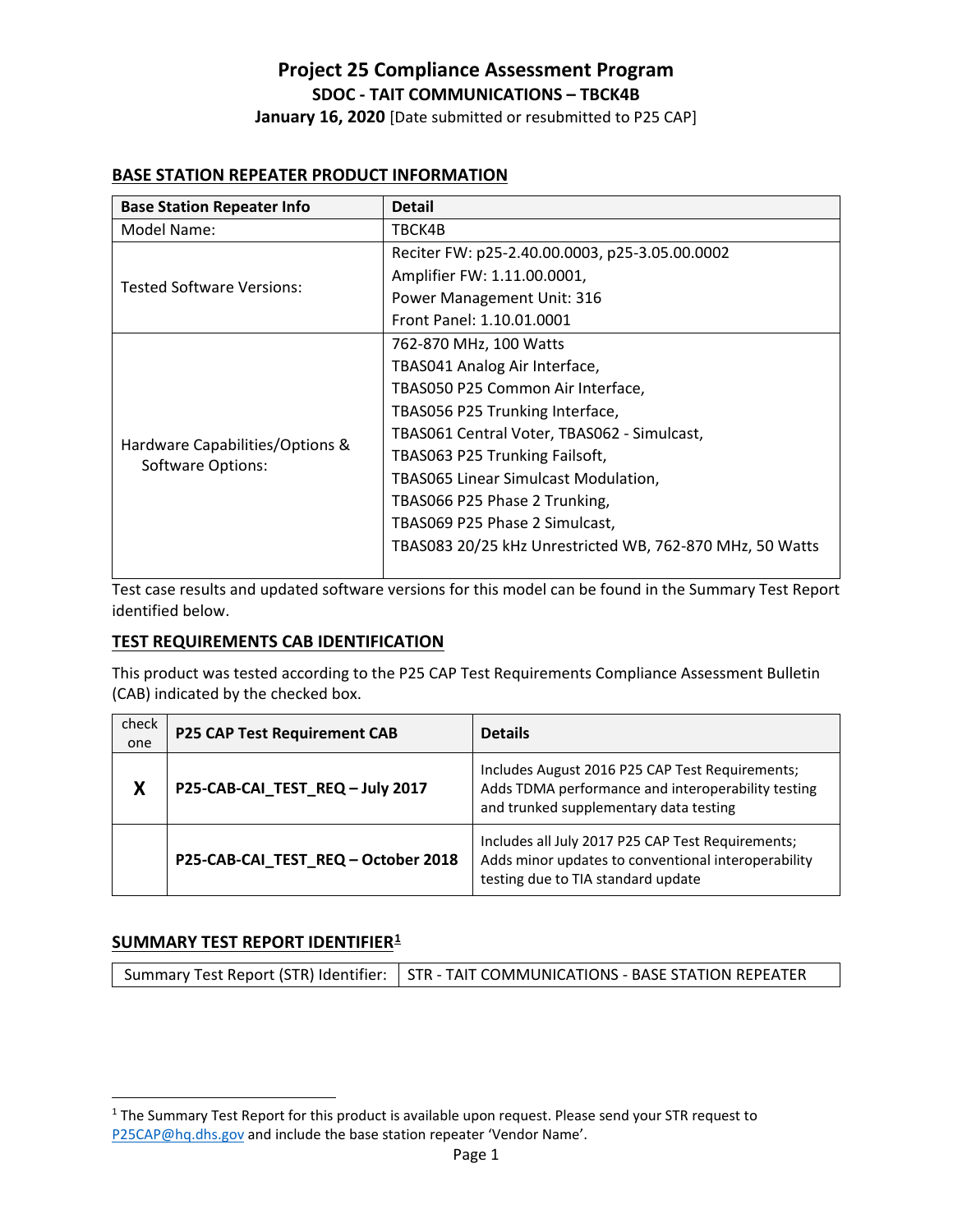**January 16, 2020** [Date submitted or resubmitted to P25 CAP]

### **CONTACT INFORMATION**

| <b>Company Info</b>    | <b>Details</b>                     |
|------------------------|------------------------------------|
| <b>Company Name:</b>   | <b>Tait Communications Limited</b> |
| Company Website URL:   | https://www.taitradio.com/         |
| P25 CAP Contact Name:  | David Jackson                      |
| P25 CAP Contact Phone: | +64 3 357 0283                     |
| P25 CAP Contact Email: | david.jackson@taitradio.com        |

### **CONVENTIONAL PERFORMANCE**

The Base Station Repeater product has been tested for Conventional Performance. All requirements were passed except for those requirements identified below under Unsupported or Failed Requirements.

### P25 CAP Conventional Performance Testing Coverage

Receiver Tests: Reference Sensitivity, Faded Reference Sensitivity, Adjacent Channel Rejection, Offset Adjacent Channel Rejection, Co-Channel Rejection, Spurious Response Rejection, Intermodulation Rejection, Signal Displacement Bandwidth, Late Entry Unsquelch Delay, and Receiver Throughput Delay. Transmitter Tests: Unwanted Emissions (Adjacent Channel Power Ratio), Transmitter Throughput Delay, Frequency Deviation for C4FM, and Modulation Fidelity, Transient Frequency Behavior.

### Unsupported or Failed Requirements

- 1. Receiver Late Entry Unsquelch Delay and Receiver Throughput Delay tests do not apply since the fixed station does not provide an audio (analog) output. Functionality is not supported by the base station repeater.
- 2. Transmitter Throughput Delay test does not apply since the fixed station does not provide an audio (analog) input. Functionality is not supported by the base station repeater.

### **TRUNKING PERFORMANCE - FDMA**

The Base Station Repeater product has been tested for Trunking Performance - FDMA. All requirements were passed except for those requirements identified below under Unsupported or Failed Requirements.

### P25 CAP FDMA Trunking Performance Testing Coverage

Receiver Tests: Reference Sensitivity, Faded Reference Sensitivity, Adjacent Channel Rejection, Offset Adjacent Channel Rejection, Co-Channel Rejection, Spurious Response Rejection, Intermodulation Rejection, and Signal Displacement Bandwidth.

Transmitter Tests: Unwanted Emissions (Adjacent Channel Power Ratio), Transmitter Throughput Delay, Frequency Deviation for C4FM, and Modulation Fidelity, Transient Frequency Behavior. Trunked Tests: Time to Grant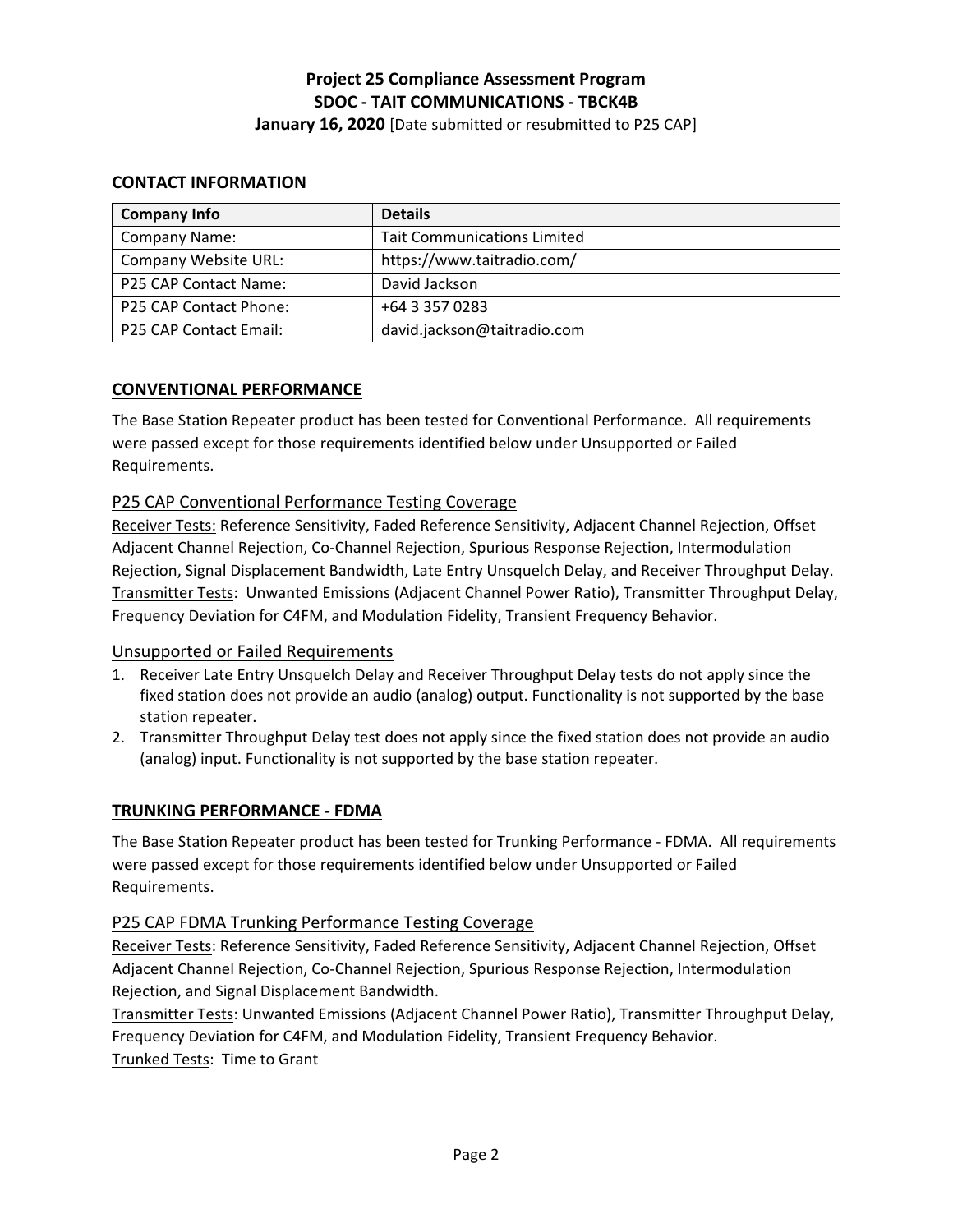### **January 16, 2020** [Date submitted or resubmitted to P25 CAP]

### Unsupported or Failed Requirements

- 1. Transmitter Throughput Delay test does not apply since the fixed station does not provide an audio (analog) input. Functionality is not supported by the base station repeater.
- 2.

# **TRUNKING PERFORMANCE - TDMA**

The Base Station Repeater product has been tested for Trunking Performance - TDMA. All requirements were passed except for those requirements identified below under Unsupported or Failed Requirements.

# P25 CAP TDMA Trunking Performance Testing Coverage

Receiver Tests: Reference Sensitivity, Faded Reference Sensitivity, Adjacent Channel Rejection, Offset Adjacent Channel Rejection, Co-Channel Rejection, Spurious Response Rejection, Intermodulation Rejection, and Signal Displacement Bandwidth.

Transmitter Tests: Unwanted Emissions (Adjacent Channel Power Ratio), Modulation Fidelity, and Symbol Rate Accuracy.

### Unsupported or Failed Requirements

1. None

# **CONVENTIONAL REPEAT MODE INTEROPERABILITY**

The Base Station Repeater product has been tested for Conventional Repeat Mode Interoperability. All test cases were passed except for those cases identified below under Unsupported or Failed Test Cases. Test cases that passed but require specific, sometimes optional, product capabilities are also identified below.

# P25 CAP Repeat Mode Interoperability Testing Coverage

Network Access Code (NAC) Operation, Group Voice Call, Emergency Call, Unit-to-Unit Voice Call, Encryption, Call Alert, Radio Check, Message Update, Status Update, Status Query, and Radio Unit Monitor.

### Unsupported or Failed Test Cases

1. Radio Unit Monitor - Test Case 3 – Radio Unit Monitor Initiated by SU 1 – Unit-to-Unit Call - Functionality is not supported by the representative subscriber units tested with the base station repeater under test

### Optional Product Capabilities Required to Pass Test Cases

1. None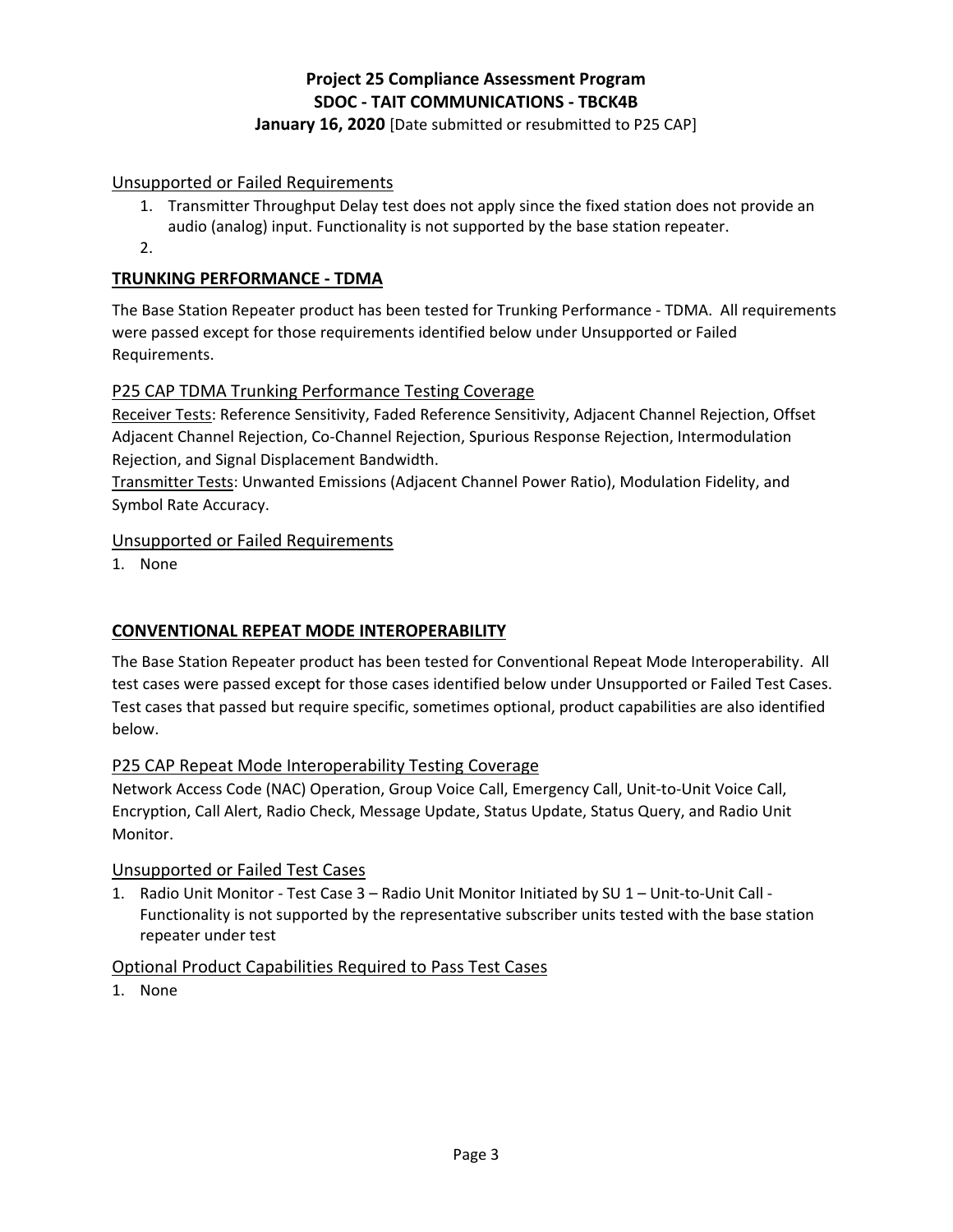**January 16, 2020** [Date submitted or resubmitted to P25 CAP]

### **CONVENTIONAL REPEAT MODE with DISPATCH MONITORING CONSOLE INTEROPERABILITY**

The Base Station Repeater product has been tested for Conventional Repeat Mode with Dispatch Monitoring Console Interoperability. All test cases were passed except for those test cases identified below under Unsupported or Failed Test Cases. Test cases that passed but require specific, sometimes optional, product capabilities are also identified below.

### P25 CAP Repeat Mode Interoperability Testing Coverage

Group Voice Call, Emergency Call, All Call, Unit-to-Unit Voice Call, Encryption, Emergency Alarm, Call Alert, Radio Check, Radio Unit Inhibit/Uninhibit, Message Update, Status Update, Status Query, and Radio Unit Monitor.

### Unsupported or Failed Test Cases

- 1. Emergency Call *Test Case 2 Emergency Call from DMC*, Radio Check  *Test Case 1 Initiate Radio Check from DMC*, Message Update - *Test Case 1 – Message Update from DMC & Test Case 2 – DMC to Group Message Update,* Status Update - *Test Case 2 – Talk Group Status Update Initiated by SU 1* - Functionality is not supported by the representative FNE dispatch monitoring consoles tested with the base station repeater under test
- 2. Radio Unit Monitor *Test Case 2 Radio Unit Monitor Initiated by DMC Unit-to-Unit Call* Functionality is not supported by the representative subscriber units tested with the base station repeater under test

### Optional Product Capabilities Required to Pass Test Cases

1. None

### **TRUNKED BASE STATION REPEATER INTEROPERABILITY – FDMA**

The Base Station Repeater product has been tested for Trunked Interoperability - FDMA. All test cases were passed except for those test cases identified below under Unsupported or Failed Test Cases. Test cases that passed but require specific, sometimes optional, product capabilities are also identified below.

### P25 CAP FDMA Trunked Interoperability Testing Coverage

Full Registration, Group Voice Call, Unit to Unit Voice Call, Broadcast Voice Call, Affiliation, Announcement Group Call, Emergency Alarm, Emergency Group Call, Encryption, Intra-Location Registration Area Roaming, Deregistration, System Call, Call Alert, Short Message, Status Query, Status Update, Radio Unit Monitoring, Radio Unit Disable/Re-Enable, and Radio Check.

#### Unsupported or Failed Test Cases

- 1. Inter-SYS Roaming and Inter-WACN Roaming are unsupported.
- 2. Unit-to-Unit Voice Call *Test Case 3 Unit-to-Unit Call Queued with Target Availability Check Traffic Channel Assignment After Target Availability Check, Test Case 4 – Unit-to-Unit Call Queued with Target Availability Check – Traffic Channel Assignment Before Target Availability Check, Test Case 5 – Unit-to-Unit Call without Target Availability Check, and Test Case 6 – Unit-to-Unit Call Queued without Target Availability Check* are unsupported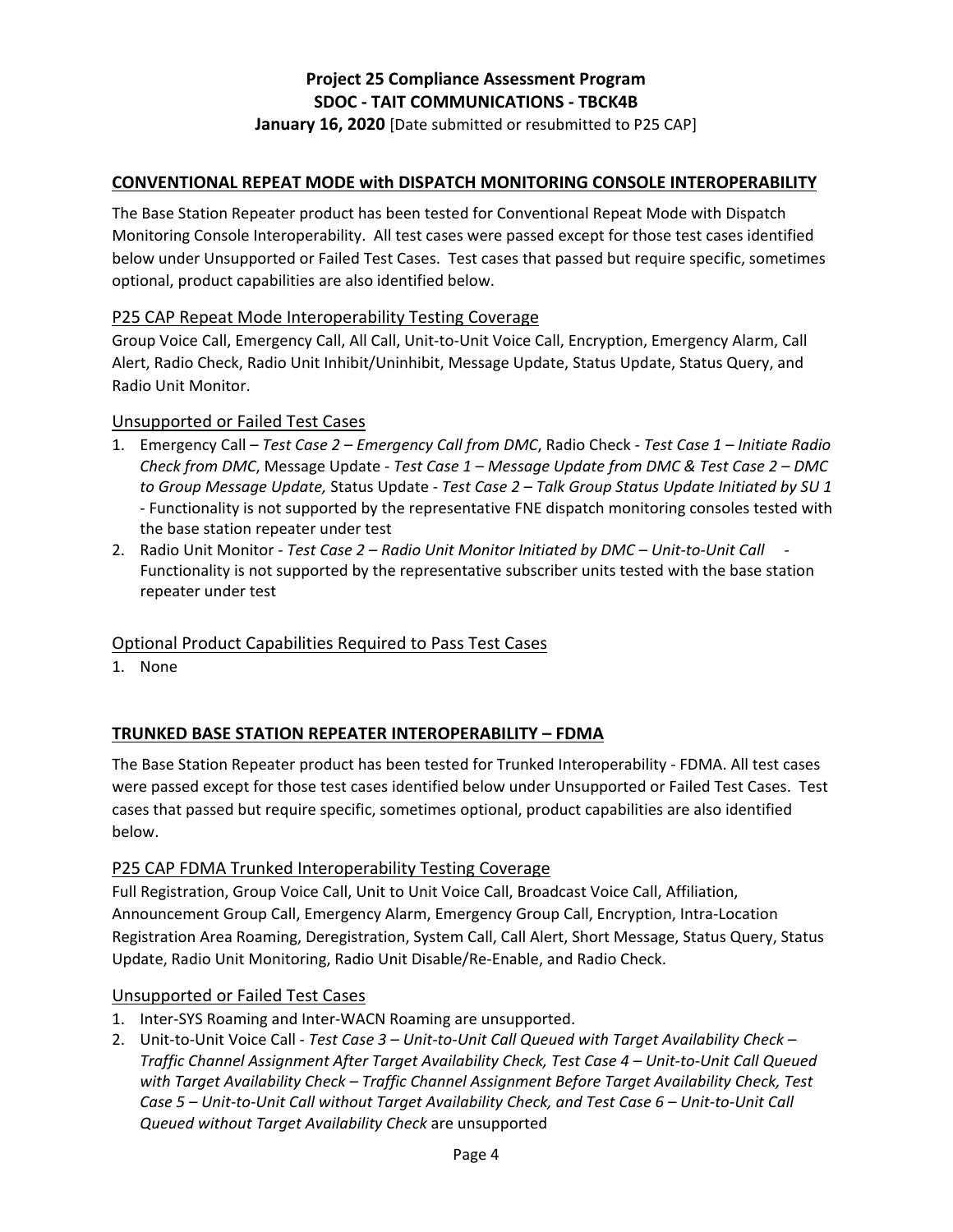### **January 16, 2020** [Date submitted or resubmitted to P25 CAP]

- 3. System Call is unsupported
- 4. Radio Unit Monitoring *Test Case 1 Individual Non-Silent, Test Case 2 Individual Silent, Test Case 3 – Group Non-Silent, and Test Case 4 – Group Silent* are unsupported

### Optional Product Capabilities Required to Pass Test Cases

1. None

### **TRUNKED BASE STATION REPEATER INTEROPERABILITY – TDMA**

The Base Station Repeater product has been tested for Trunked Interoperability - TDMA. All test cases were passed except for those test cases identified below under Unsupported or Failed Test Cases. Test cases that passed but require specific, sometimes optional, product capabilities are also identified below.

### P25 CAP TDMA Trunked Interoperability Testing Coverage

Registration, Group Voice Call, Unit-to-Unit Voice Call, Broadcast Call, Announcement Group Call, Emergency Group Call, Encryption Group Call, System Call, Radio Unit Monitoring, and Transmitting Subscriber Forced Preemption.

### Unsupported or Failed Test Cases

- 1. Inter-SYS Roaming and Inter-WACN Roaming are unsupported.
- 2. Unit-to-Unit Voice Call *Test Case 3 Unit-to-Unit Call Queued with Target Availability Check Traffic Channel Assignment After Target Availability Check, Test Case 4 – Unit-to-Unit Call Queued with Target Availability Check – Traffic Channel Assignment Before Target Availability Check, Test Case 5 – Unit-to-Unit Call without Target Availability Check, and Test Case 6 – Unit-to-Unit Call Queued without Target Availability Check* are unsupported
- 3. System Call is unsupported
- 4. Radio Unit Monitoring *Test Case 1 Individual Non-Silent, Test Case 2 Individual Silent, Test Case 3 – Group Non-Silent, and Test Case 4 – Group Silent* are unsupported

### Optional Product Capabilities Required to Pass Test Cases

1. None